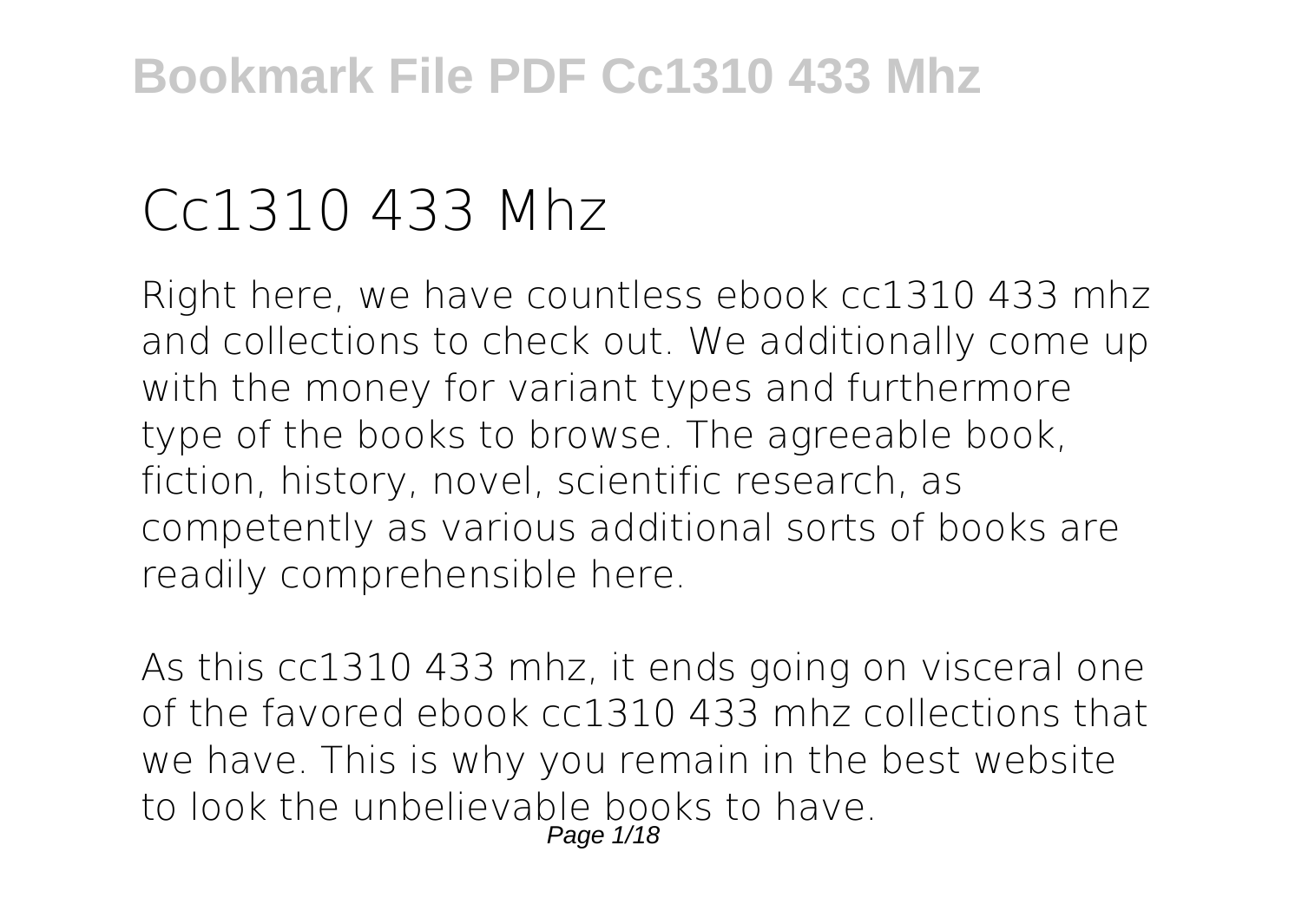Communicating with 433MHz OOK/ASK wireless modules (#88) *Cc1310 Module 433mhz 1w Smd Wireless Transceiver E70 433nw30s Iot 433* #627 433MHz Transmitter TUTORIAL: How to set up wireless RF (433Mhz) Transmitter Receiver Module - Arduino Quick Simple *E70-433T14S CC1310 433MHz Wireless rf Module SOC SMD IOT rf Transmitter Receiver 433 MHz Transceive* 433 MHz data link modules FS1000A and XY-MK-5V Using Inexpensive 433 MHz RF Modules with Arduino **433 MHz Remote Control Transmitter and Receiver (#119)** Cc1310 433mhz Iot Smd Ebyte E70 433t14s2 Rf Wireless Uhf Module Transm RF Module 433MHZ | Make Receiver Page 2/18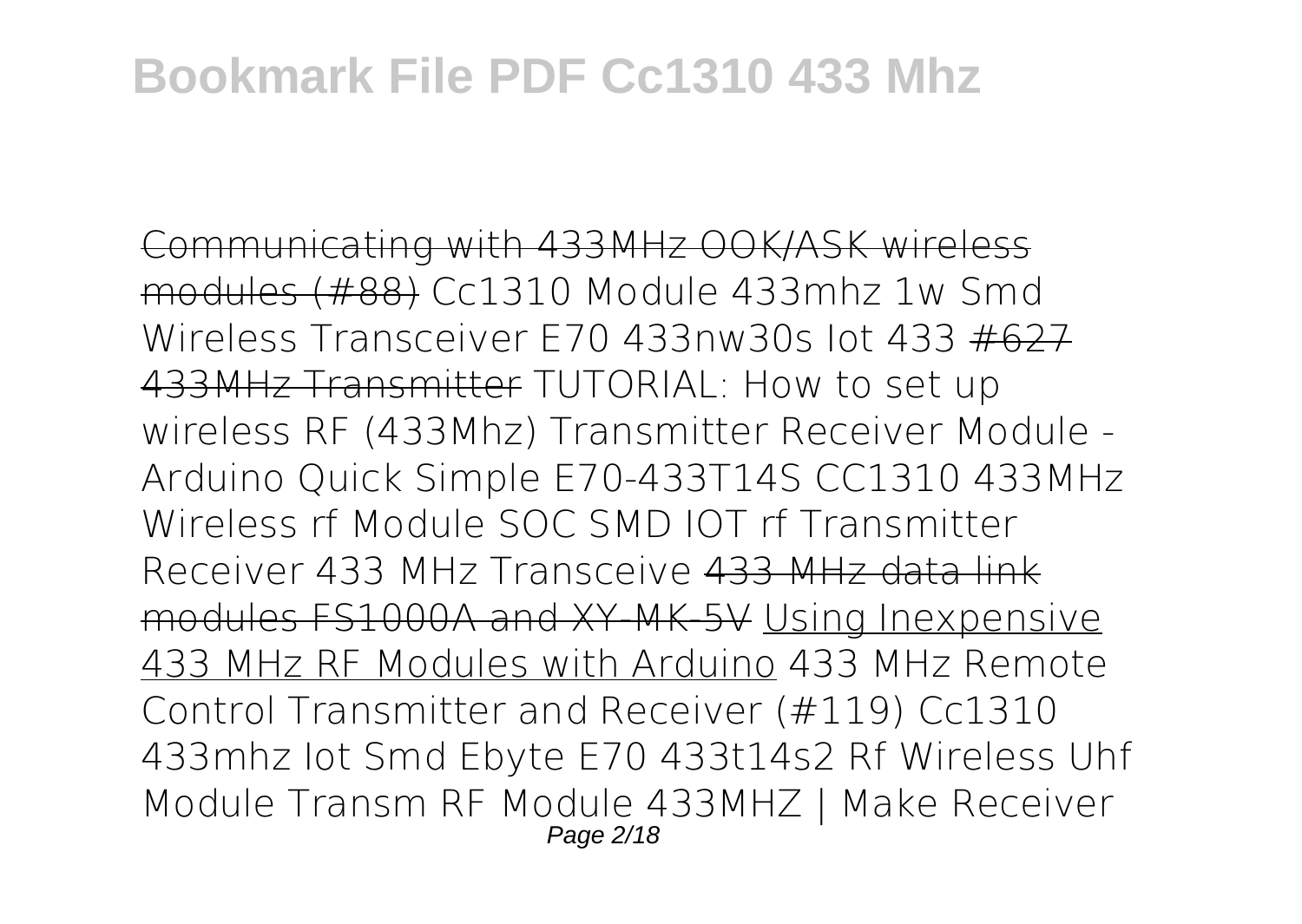and Transmitter from 433MHZ RF module without any microcontroller 433MHz RF Module range improvement: antenna E70-433T30S CC1310 433MHz SMD 1W Wireless rf Module UART Modbus iot 433 mhz Transmitter and Receive 3 Creative ideas with Arduino *One Channel Transmitter and Receiver with 433Mhz RF module*

500 Meters wireless RF Transmitter..make at home... Et DiscoverHalf wave whip antenna for 433MHz. RCHacker #36 **Funkwetterstation mit RTL\_433 abhören und ausspionieren** Arduino Tut. #8 - Wireless RF Links Tutorial \u0026 Noise Reduction How to check 315/433Mhz RF Transmitter and Receiver Circuit Multiple Transmitter and Receiver Page 3/18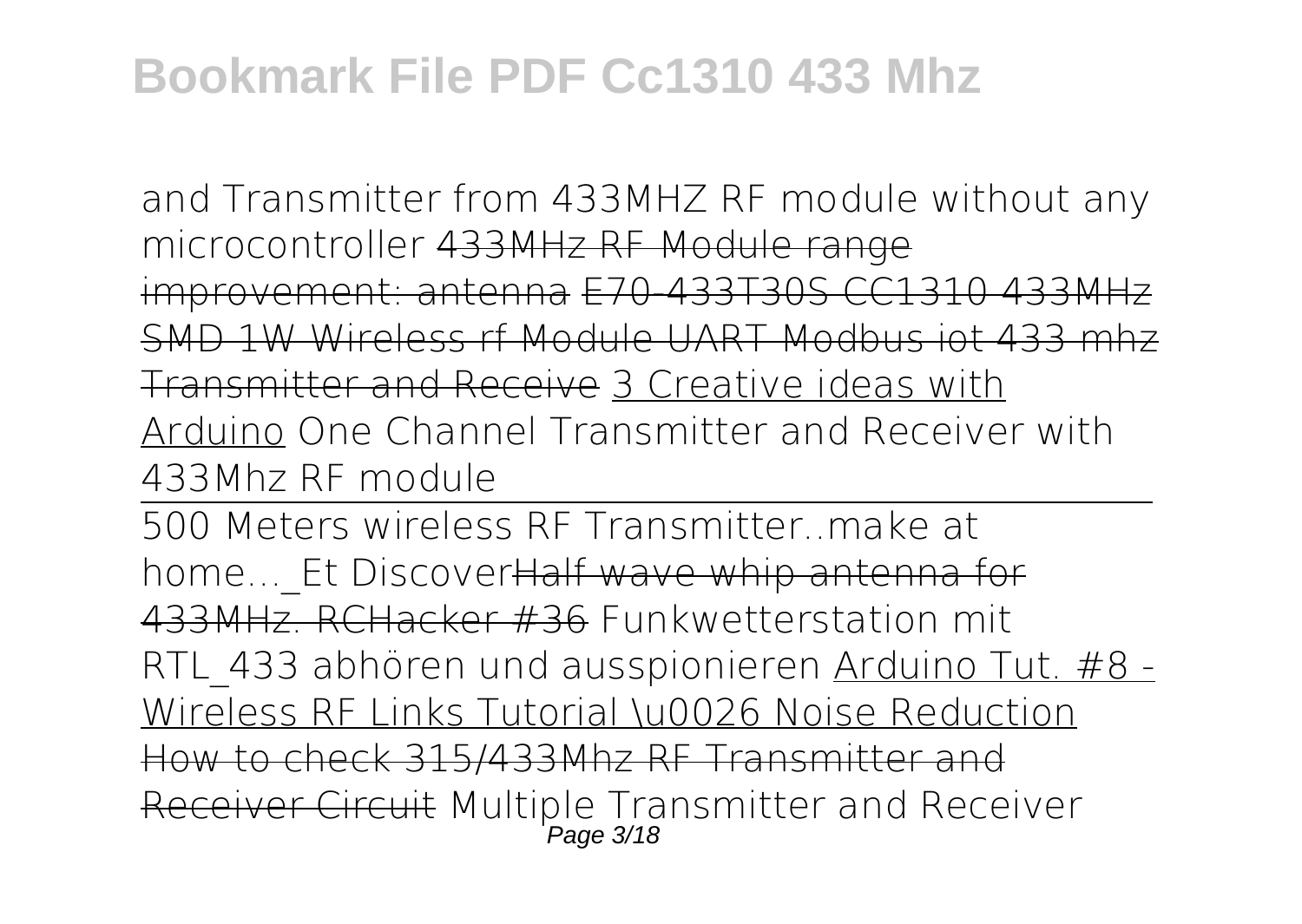433MHz RF Communication(Excel Sheet) How to decode any RF signal remote in Arduino How to use 2 dollar 433 MHz wireless modules with an Arduino 433 MHZ RF module with Arduino | Radiohead Library for 433mhz rf module | Radio Frequency Control INVESTIGATING: The Range of Cheap 433MHz RF Transmitter Receiver Modules - My Test Rigs! (Part 1/5) Cheap E70-433T30S CC1310 433MHz SMD 1W Wireless rf Module UART Modbus iot 433 mhz Transmitter and R Big Discount E70-433T30S CC1310 433MHz SMD 1W Wireless rf Module UART Modbus iot 433 mhz Transmitt GMT20201008 EE382V subGHz, packet sniffeer *Experiment: Arduino Datenübertragung über 10 Kilometer - 433 MHz /* Page 4/18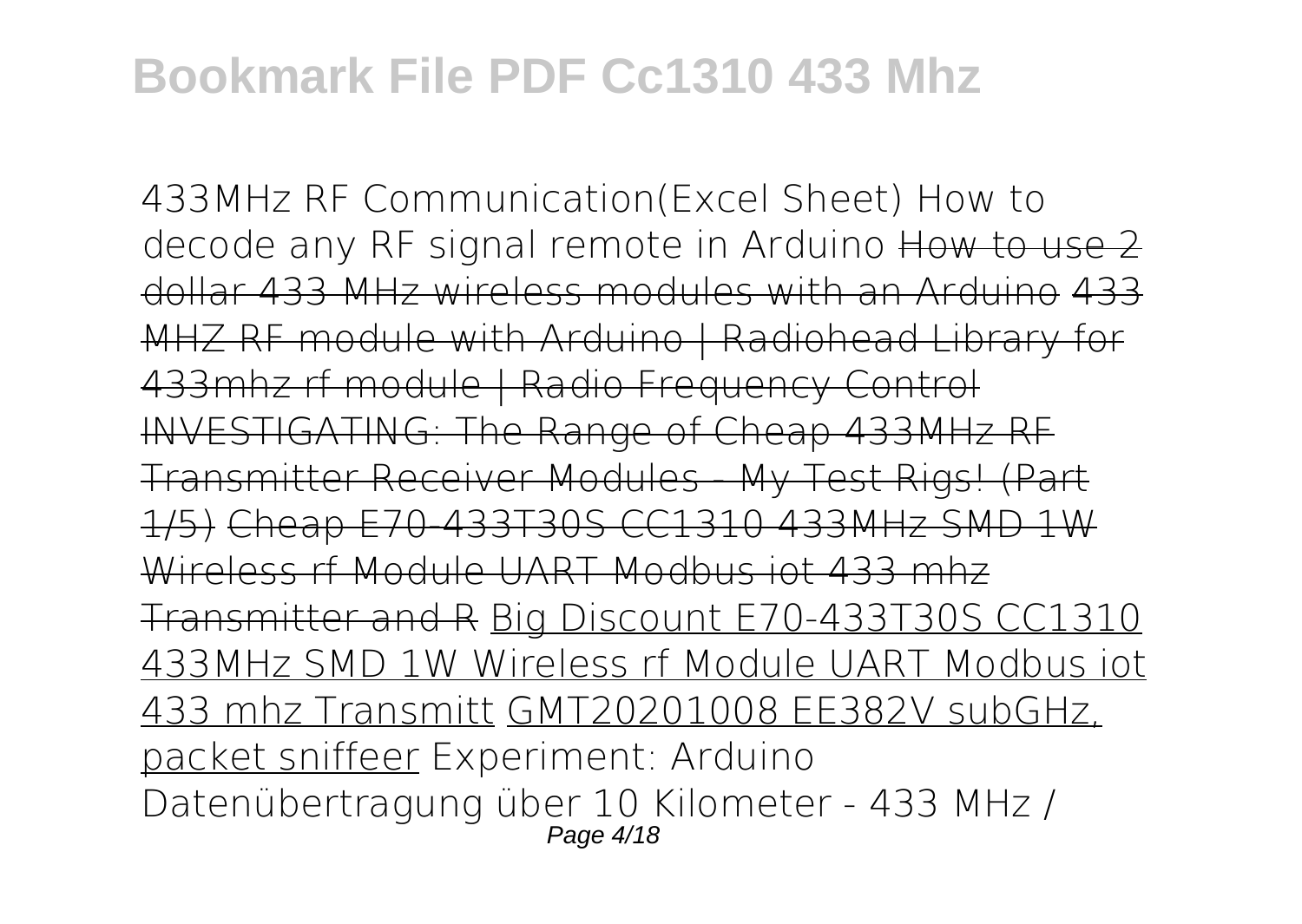*Verstärker \u0026 extreme Reichweite More experiments with a 433 MHz UHF superregenerative data receiver module* TI Tuesday - the NEW LAUNCHXL-CC1310 sub GHz Radio Launchpad Cc1310 433 Mhz

There are no current plans to make one dual band balun for 433 MHz and 868/915 MHz. For CC131x there is an IPC for 868/915 MHz and a seperate balun for 433-510 MHz. This would then require a DPDT switch directly after the chip before the IPCs. Similiar to CC1350 LP ref design.

CC1310: 433MHz Integrated Balun recommendation -  $Sub-1$   $GHz$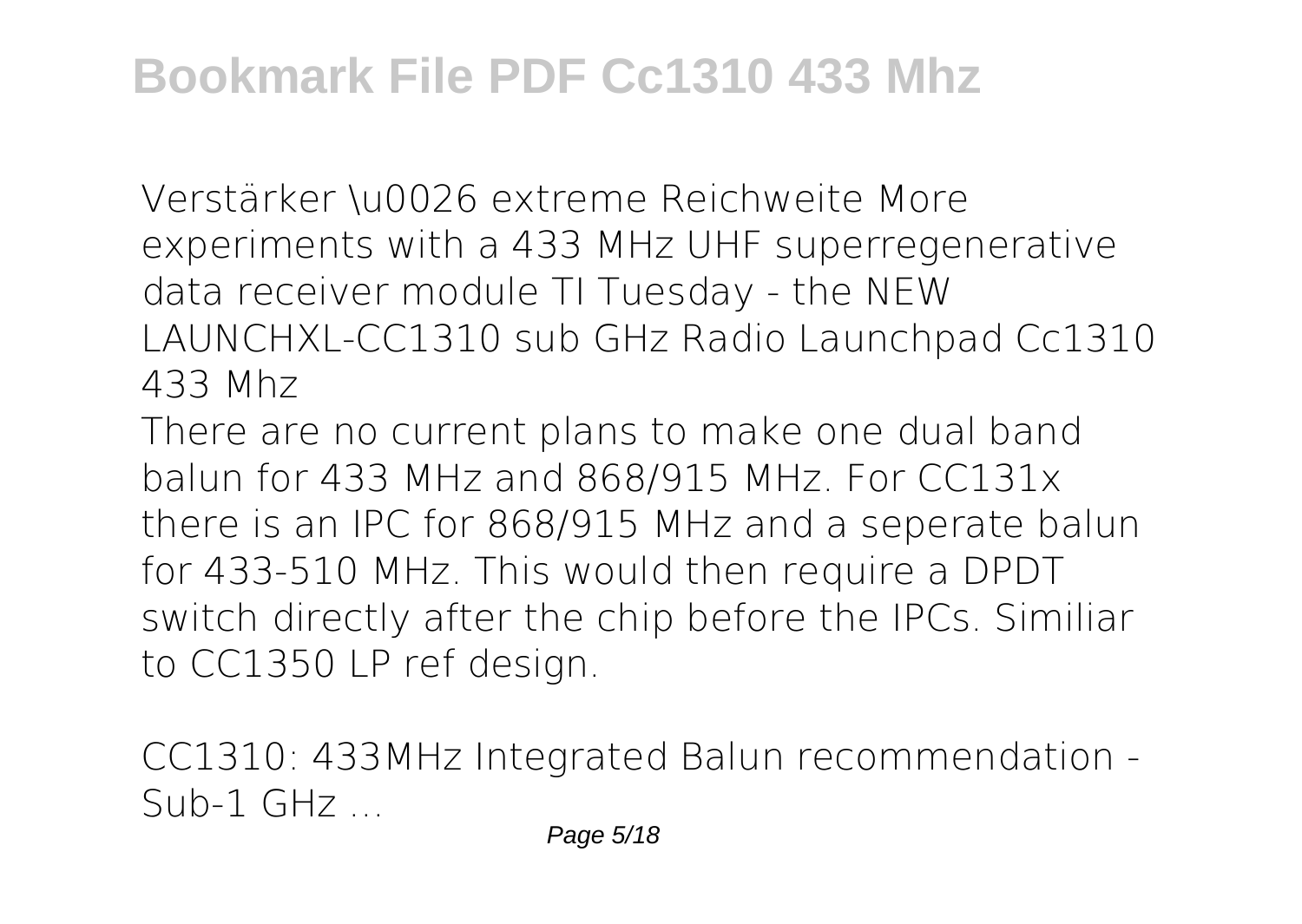CC1310 Skyworks PA 433 MHz 20 dBm Reference Design Rev 2.x: May 02, 2017: User guide: CC26x0/CC13x0 SimpleLink∏ Wireless MCU Power Management Software Development Ref (Rev. A) Apr. 17, 2017: Application note: CC13xx Antenna Diversity (Rev. B) Mar. 31, 2017: Application note: Using CC1190 Front End With CC13xx Under EN300220: Mar. 09, 2017 ...

CC1310 data sheet, product information and support | TI.com CC1310 14dBm 433mhz SMD Wireless Transceiver E70-433NW14S 433 mhz IPEX Module. \$6.50. Free shipping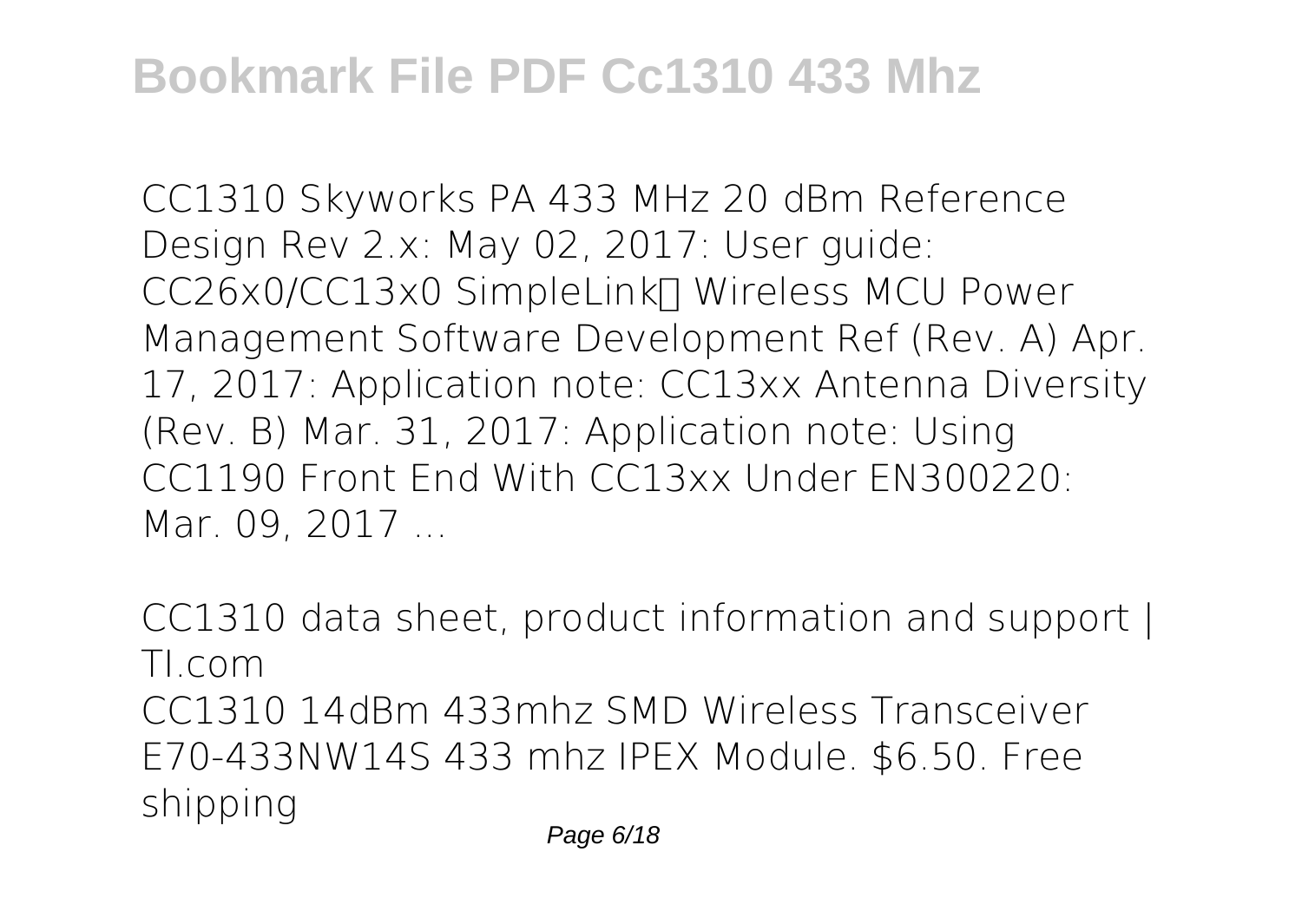CC1310 433MHz SOC E70-433T14S2 14dBm UART Wireless ...

Please see the errata

(www.ti.com/.../swrz062a.pdf)regarding 433 MHz. The antenna on the CC1310 LP is tuned for 868 MHz/ 915 MHz. The antenna will have poor performance on 433 MHz. In addition the filter/ match are tuned for 868 MHz/ 915 MHz and using it on 433 MHz will not give good results.

[Resolved] CC1310 .txPower has no effect at 433MHz  $-$  Sub-1  $-$ 

The CC1310EM-SKY66115-4051 reference design at Page 7/18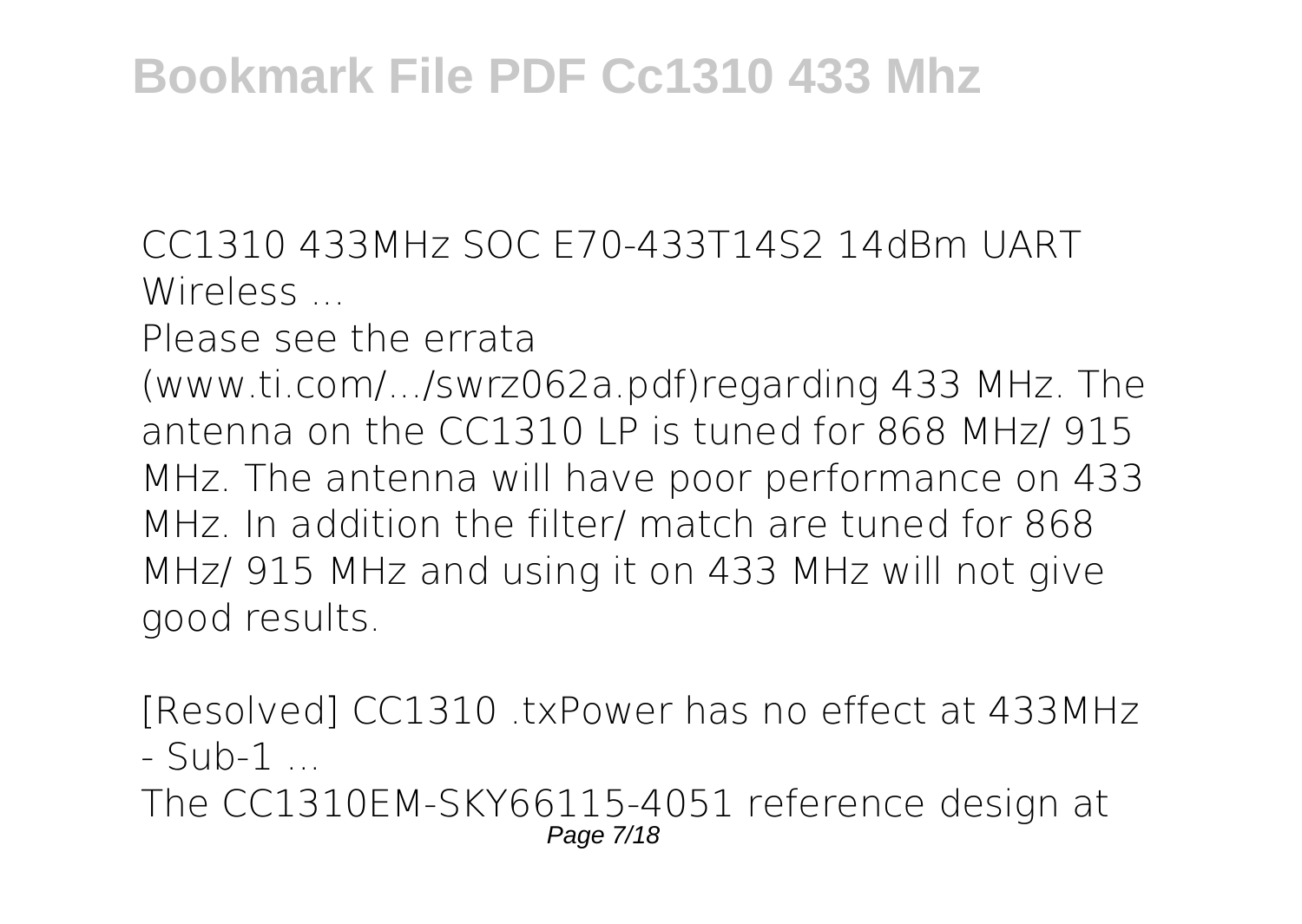433 MHz (BOM Rev 2.0.2) is a low cost, easy-to- use, high efficiency solution with 20 dBm output power for 3.3 V supply. Tx current consumption at 20 dBm is approximately 82 mA. The antenna is also integrated into the PCB that provides a compact, costless antenna solution. 5 References

CC1310 Skyworks 433MHz PA Reference Design E70-433T 14S is wireless UART transceiver module based on the original CC1310 of TI, operating at 431~4 46.5 MHz (Default: 433MHz), TTL level and 3.3V IO port. The module has the function of data encryption & compression. The data of the module transmit ted over the air features randomness. Page 8/18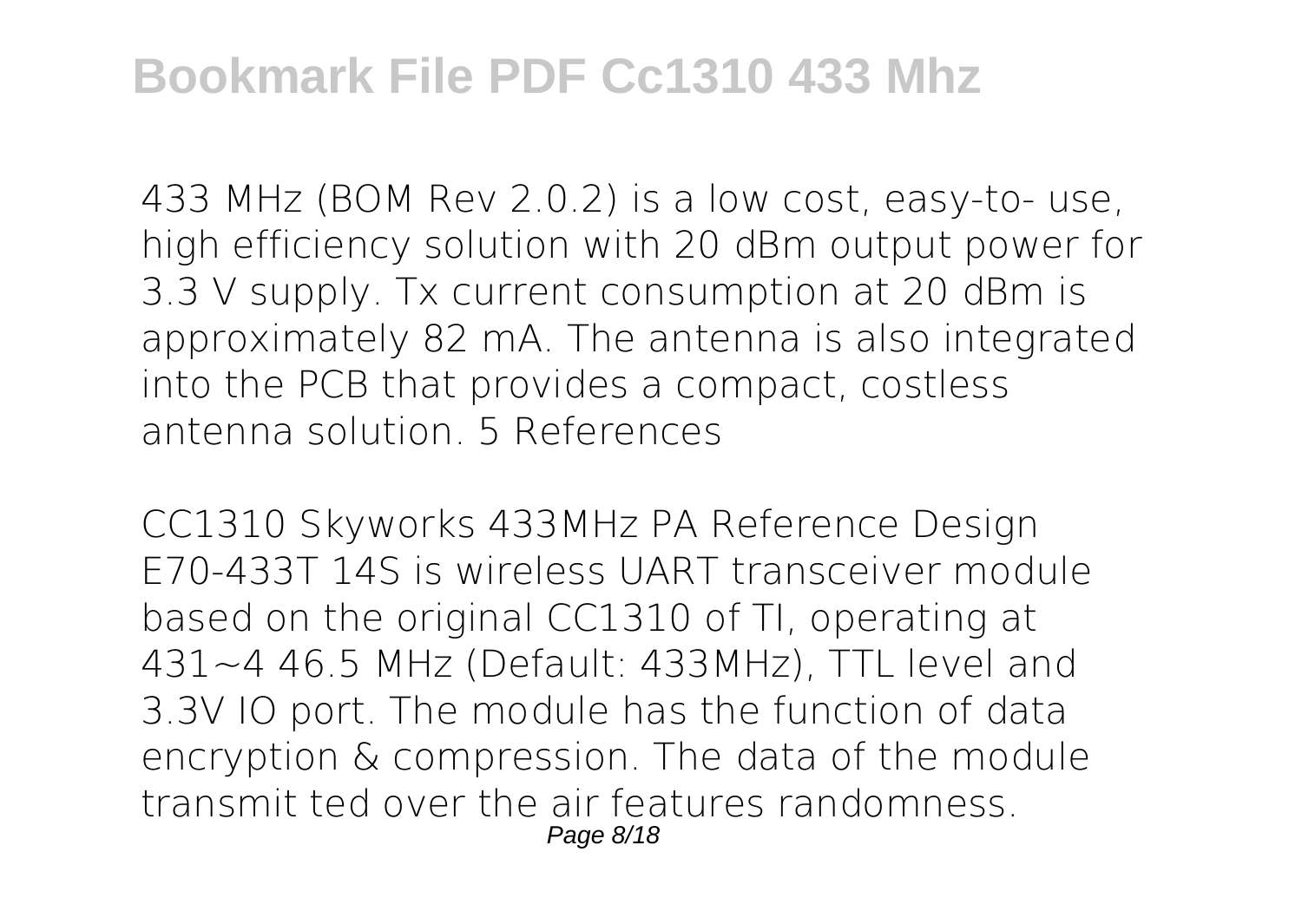433MHz CC1310 Transceiver Lower Power SMD SoC E70-433T14S ...

We developed and tested our custom cc1310 board in 915MHz, and the range is quite good, about 1.5KM. (with general GFSK: DR=2.5Kbps, Fdev=10KHz, RBW=39KHz; Power=14dBm, SWR<1.5) Recently we made a 433MHz version, but the range performance is poor, only 0.4KM.

CC1310: CC1310 Range performance in 433MHz -  $Sub-1$   $GHz$ 

CC1310 Receiver sensitivity at 433 MHz. Prodigy 130 points Tianyu May Replies: 10. Views: 1738. in the Page 9/18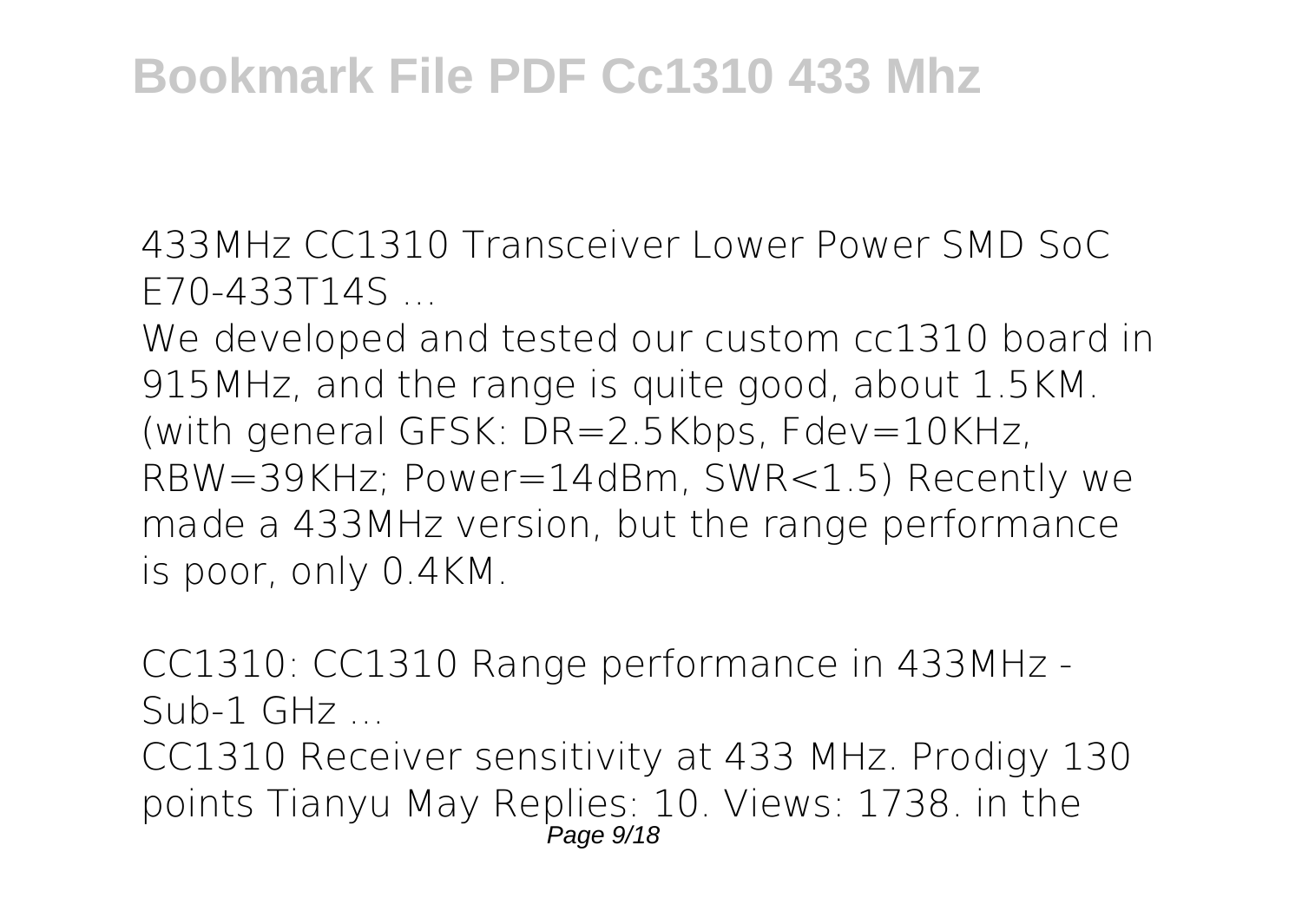cc1310's datasheet,all the parameters are at 868 MHz. How to measure the Receiver sensitivity at 433 MHz? I try to do this,but the RSSI view from SmartRF studio 7 is larger 6dBm than the value at Signal qenerator∏

[Resolved] CC1310 Receiver sensitivity at 433 MHz -  $Sub-1$ 

I'm using a custom module of 433 MHz which uses the CC1310 SoC. it is the RGZ package. the point is that the devices work perfectly with the project and smart rf files generated from SDK 1.6.21, with the setting of EasyLink\_Phy\_Custom. I was trying to update to the latest sdk and using the LRM. I will try these out and Page 10/18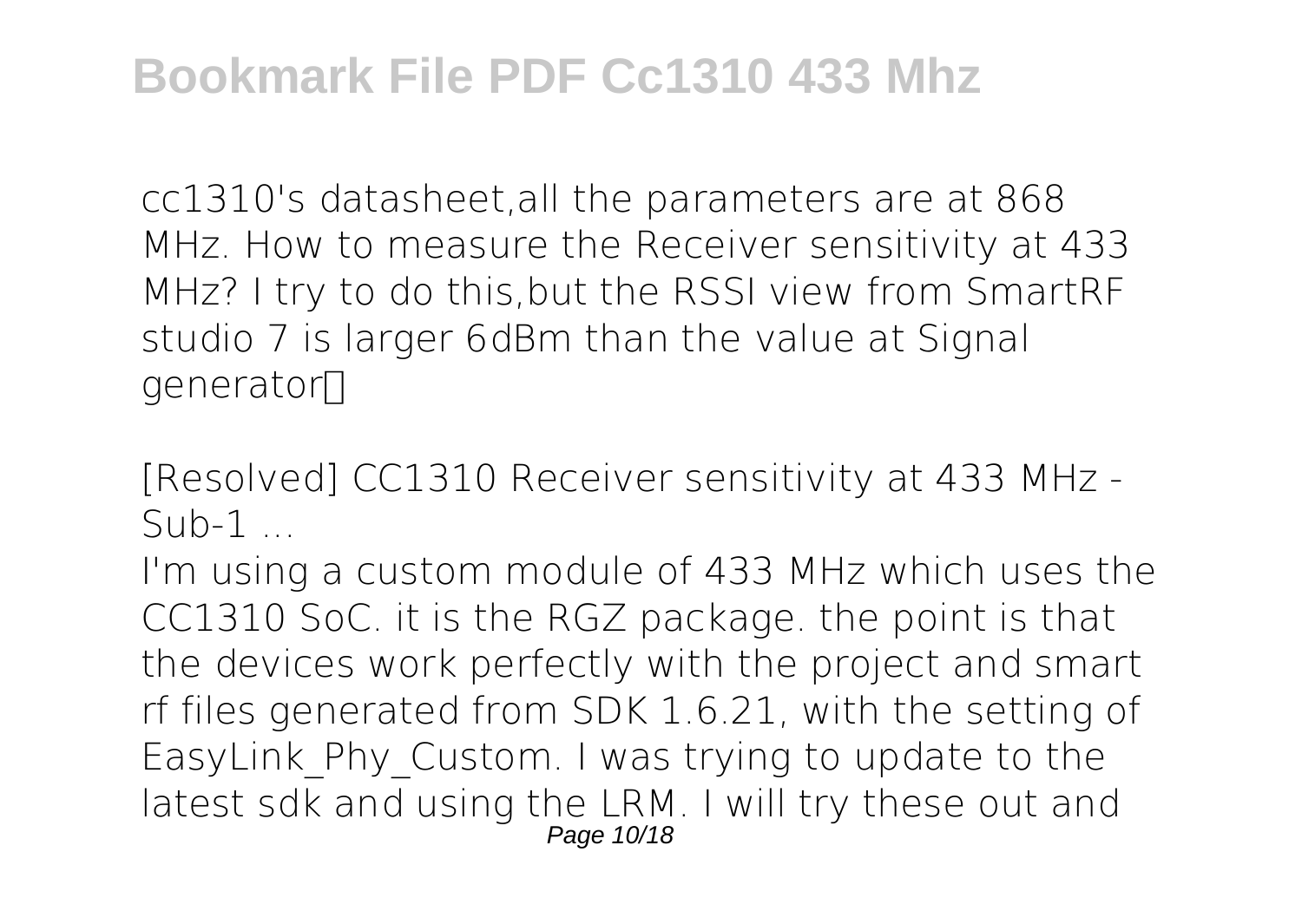tell you.

CC1310: EasyLink with 433 MHz not working - Sub-1  $GHz$ 

CC1310: EasyLink with 433 MHz not working - Sub-1 GHz . The antenna on the CC1310 LP is tuned for 868 MHz/ 915 MHz. The antenna will have poor performance on 433 MHz. In addition the filter/ match are tuned for 868 MHz/ 915 MHz and using it Page 1/3

Cc1310 433 Mhz - download.truyenyy.com Design files:CC1350 Dual Band Launchpad for 433 MHz/ 2.4 GHz Band Rev A 1.3.3 LAUNCHXL-CC1352R Revision A of this LaunchPad uses an RF switch to Page 11/18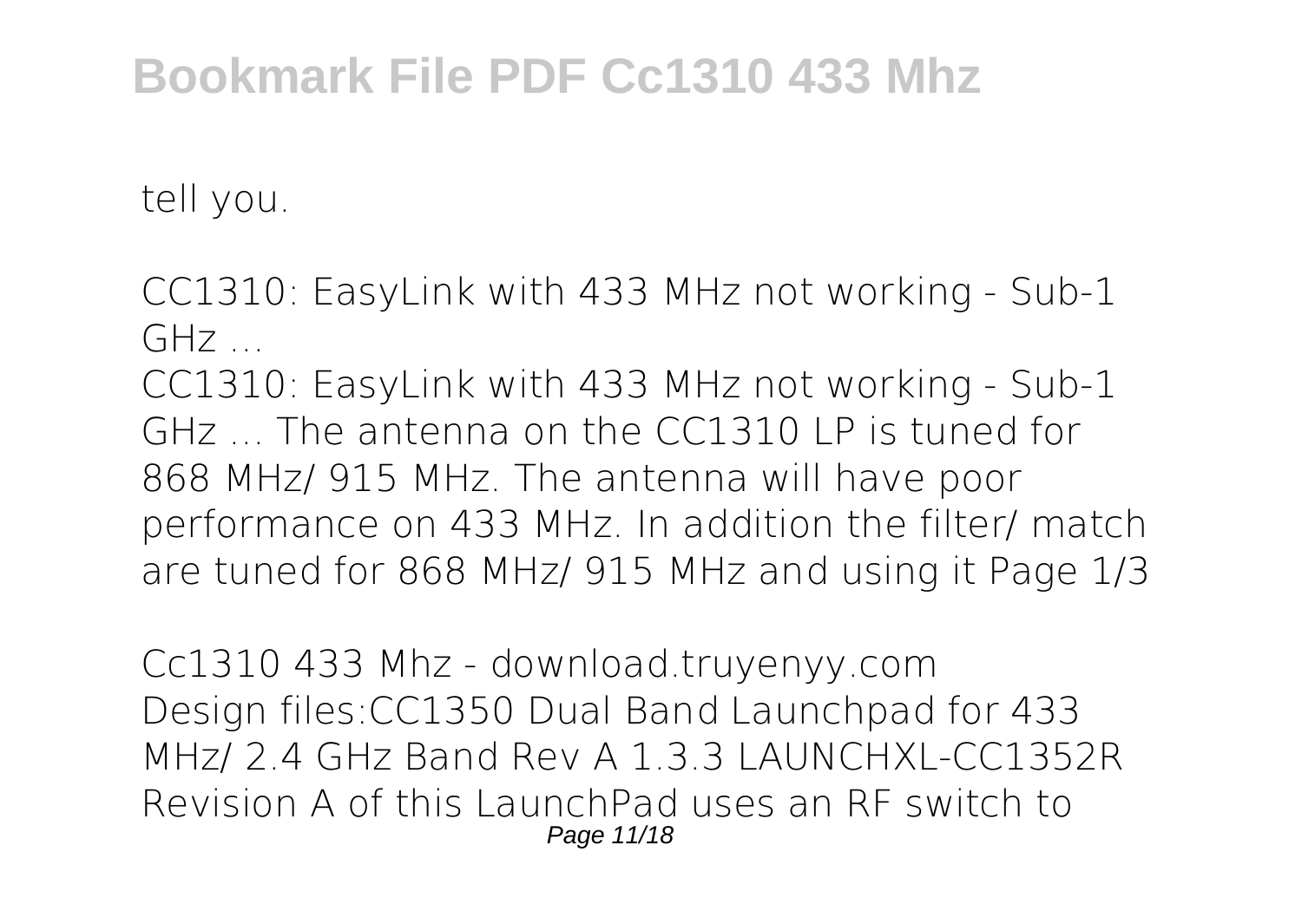route either the 868 MHz/915 MHz or 2.4 GHz RF front end into the shared tri-band antenna.

CC13xx/CC26xx Hardware Configuration and PCB Design ...

The CC1310 device from TI's Simplelink family is a highly-integrated, single-chip solution incorporating a sub-1 GHz radio frequency (RF) transceiver and an ArmTM CortexTM M3 MCU. TI 15.4-stack is used to configure beacon mode communication over the US, ETSI, and China frequency bands.

TIDA-00816 Grid IoT Reference Design: Connecting Fault ...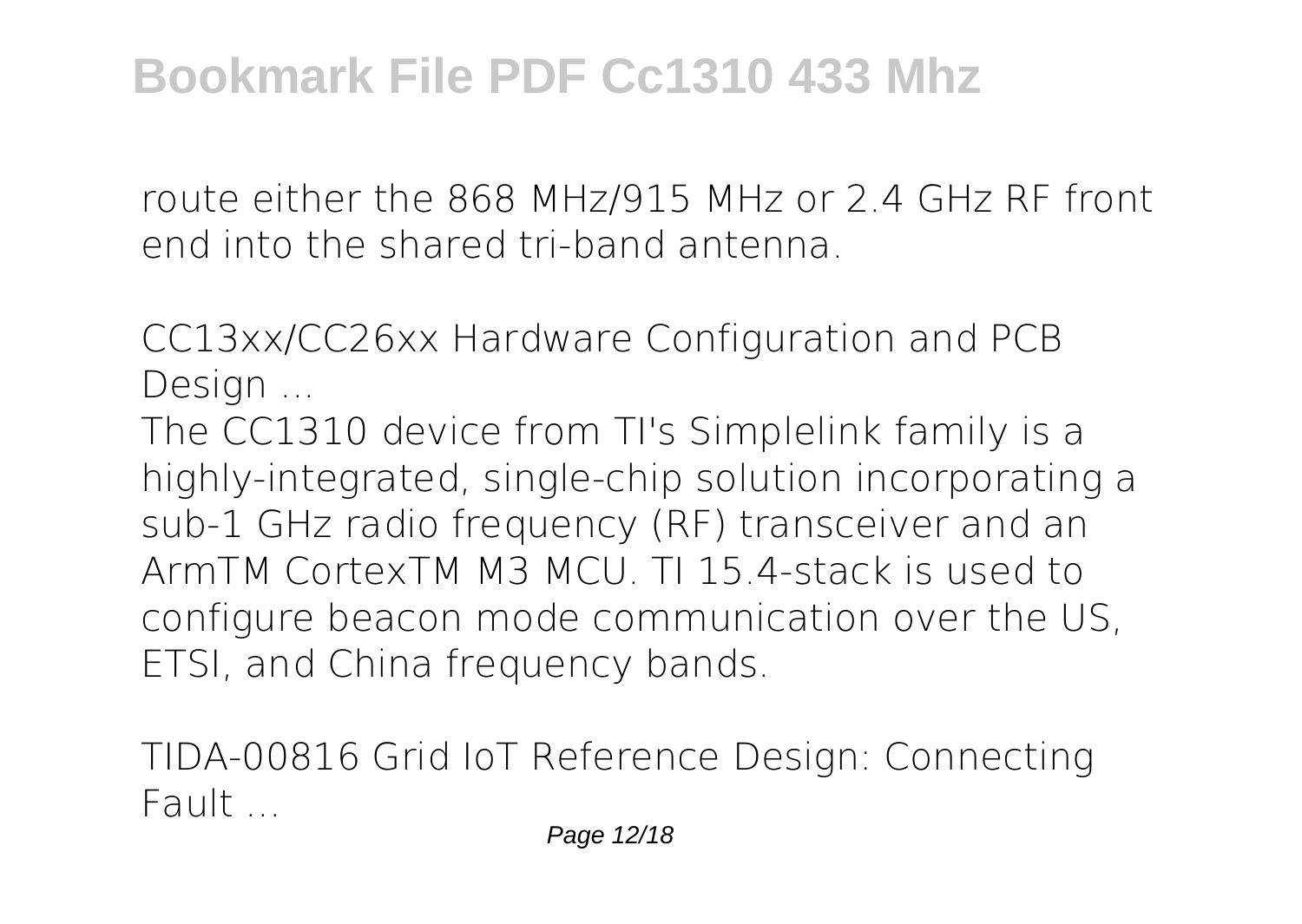The CC1310 is a device in the CC13xx and CC26xx family of cost-effective, ultra-low-power wireless MCUs capable of handling Sub-1 GHz RF frequencies. The CC1310 device combines a flexible, very lowpower RF transceiver with a powerful 48-MHz Arm® Cortex®-M3 microcontroller in a platform supporting multiple physical layers and RF standards.

Cc1310 1km 2km 3km Home Automation High Power Lower Price ...

The CC1310 device is a cost-effective, ultra-lowpower, Sub-1 GHz RF device from Texas Instruments∏ that is part of the SimpleLink∏microcontroller (MCU) platform. The platform consists of Wi-Fi®,Bluetooth® Page 13/18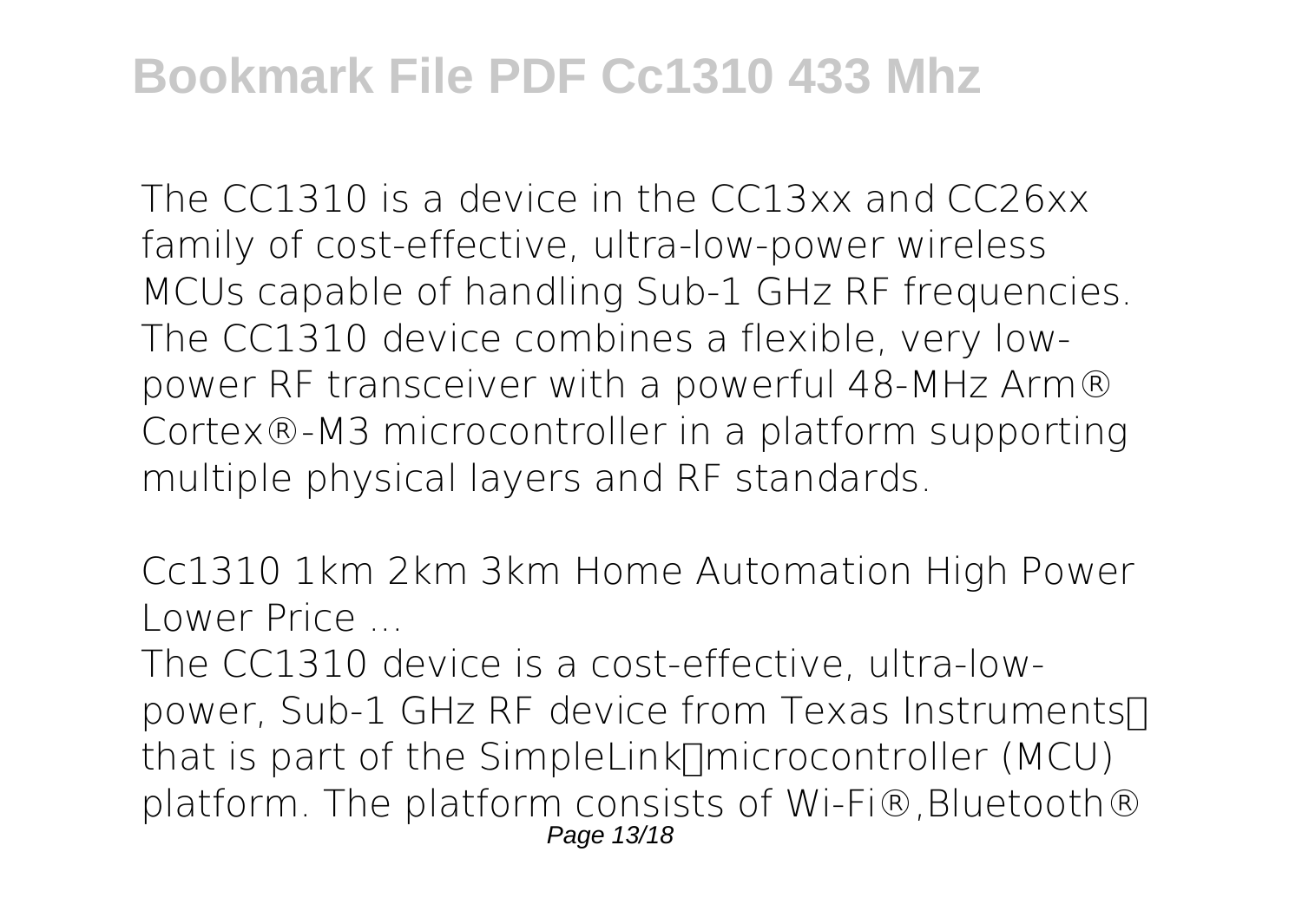low energy, Sub-1 GHz, Ethernet, Zigbee®, Thread, and host MCUs.

CC1310 SimpleLink∏ Ultra-Low-Power Sub-1 GHz Wireless MCU Texas Instruments CC1310 SimpleLink∏ Ultra-Low Power Wireless Microcontrollers are available at Mouser and is a cost-effective, ultra-low power sub-1GHz RF device.

CC1310 SimpleLink Ultra-Low Power Wireless MCUs - TI | Mouser Description . The SimpleLink CC13x0 software development kit (SDK) provides a comprehensive Page 14/18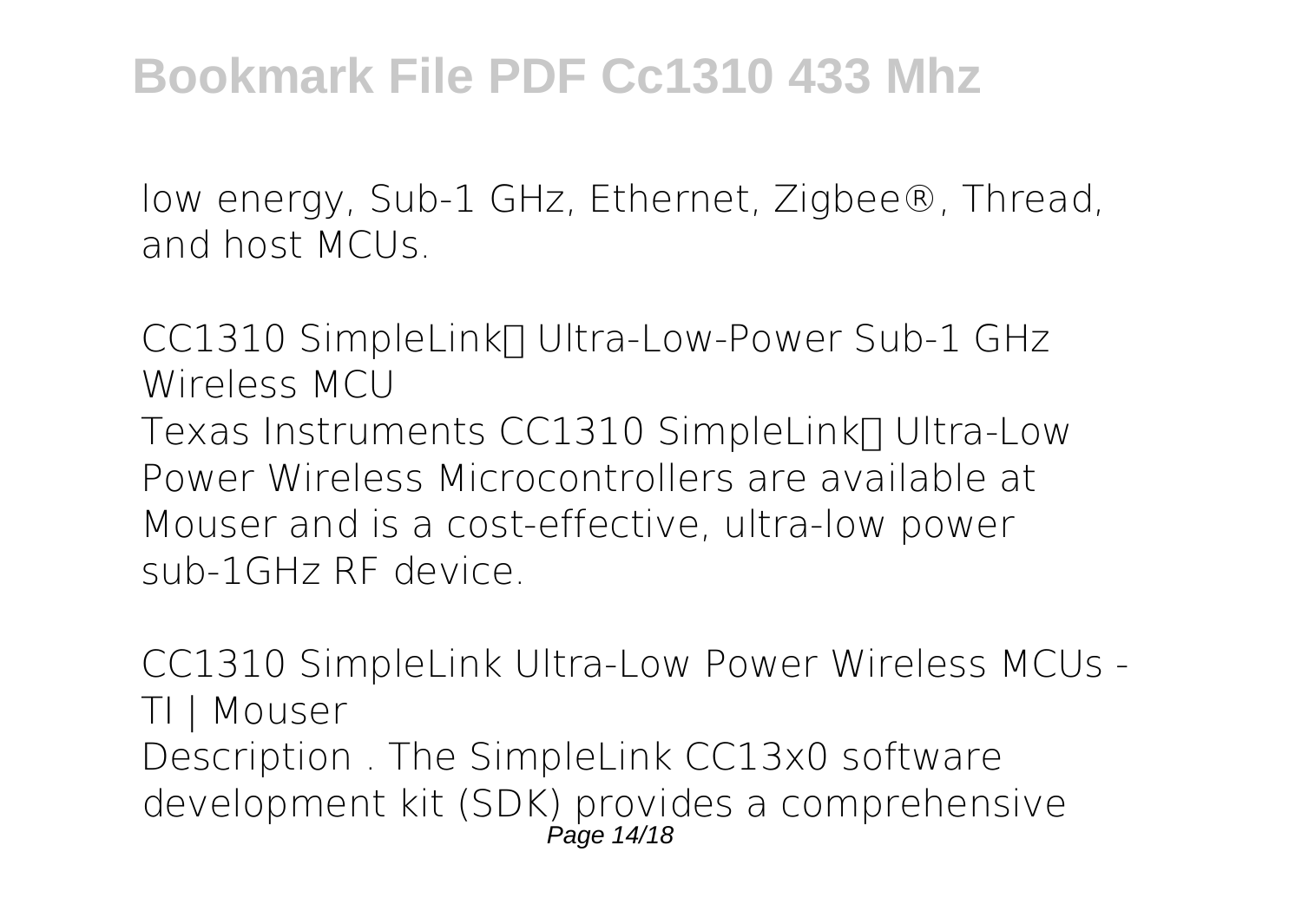software package for the development of Sub-1 GHz and 2.4 GHz applications including support for proprietary, TI 15.4 stack, Bluetooth® Low Energy and multi-protocol solutions on the SimpleLink CC13x0 Wireless MCUs.

SIMPLELINK-CC13X0-SDK SimpleLink∏ Sub-1 GHz  $C C13x0$ 

The SimpleLink∏ CC1350 wireless microcontroller (MCU) LaunchPad™ development kit combines a 433 MHz with a Bluetooth® low energy radio for the ultimate combination of easy mobile phone integration with long-range connectivity including a 32-bit ARM® Cortex®-M3 processor on a single chip. Page 15/18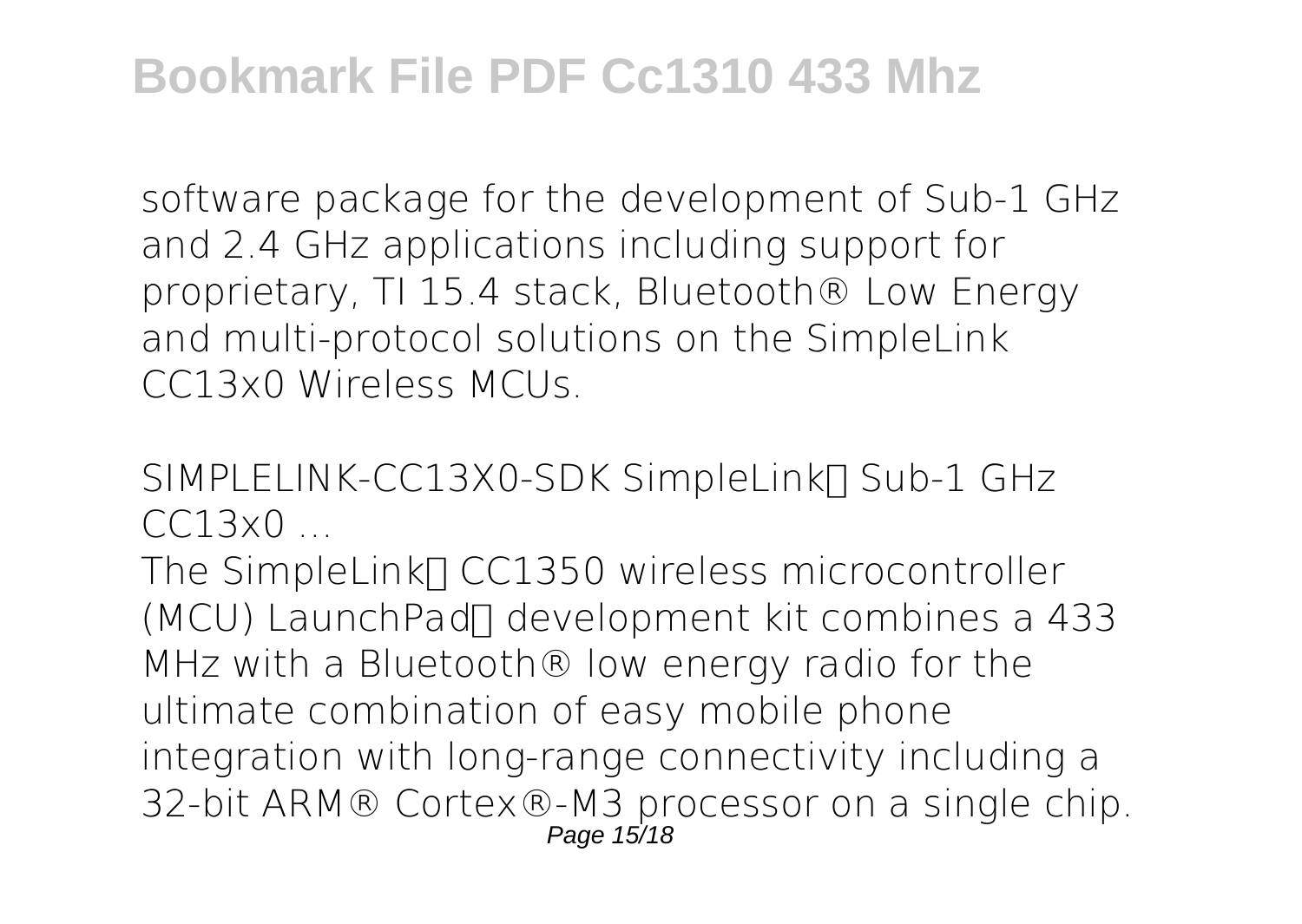LAUNCHXL-CC1350-4 Evaluation board | TI.com RC-CC1310-434 . Ultra Low Power sub 1GHz multichannels Radio Transceiver. 433 MHz Version. Dimensions: 22 x 15mm DOWNLOAD: BUY SAMPLES . RC-CC1310-868 . Ultra Low Power sub 1GHz multichannels Radio Transceiver. 868 MHz Version. Dimensions: 22 x 15mm CE MARKED DOWNLOAD BUY SAMPLES RC-CC1310-915

CC1310 Transceiver Module - Radio Controlli RC-CC1310-434 . Ultra Low Power sub 1GHz multichannels Radio Transceiver. 433 MHz Version. Dimensions: 22 x 15mm DOWNLOAD: BUY SAMPLES . Page 16/18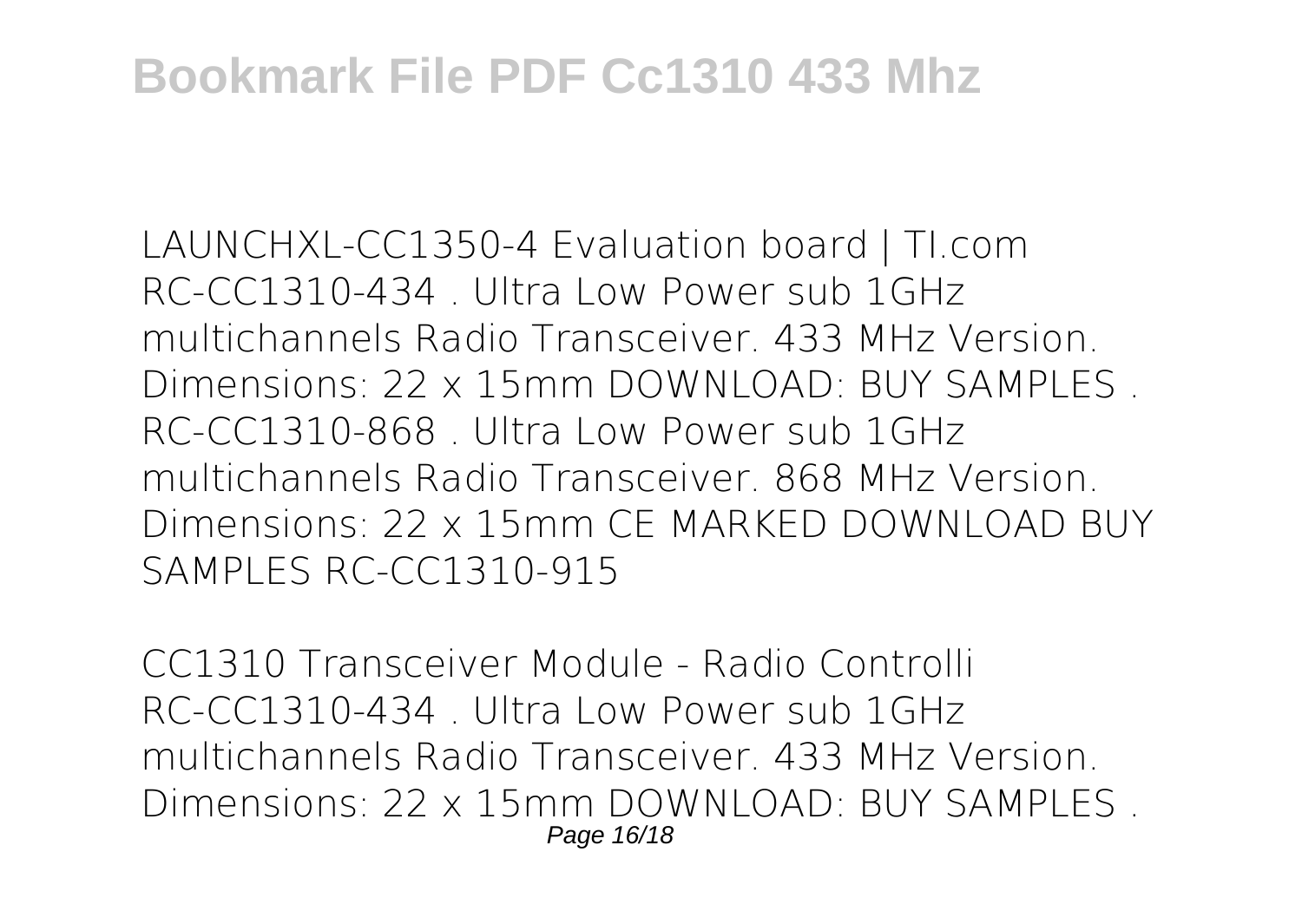RC-CC1310-868 . Ultra Low Power sub 1GHz multichannels Radio Transceiver. 868 MHz Version. Dimensions: 22 x 15mm CE MARKED DOWNLOAD BUY SAMPLES RC-CC1310-915

CC1310 Module - Radio Controlli Johanson Technology Signalkonditionering finns tillgängliga hos Mouser Electronics. Mouser erbjuder lagerhållning, prisinformation och datablad för Johanson Technology Signalkonditionering.

Copyright code :